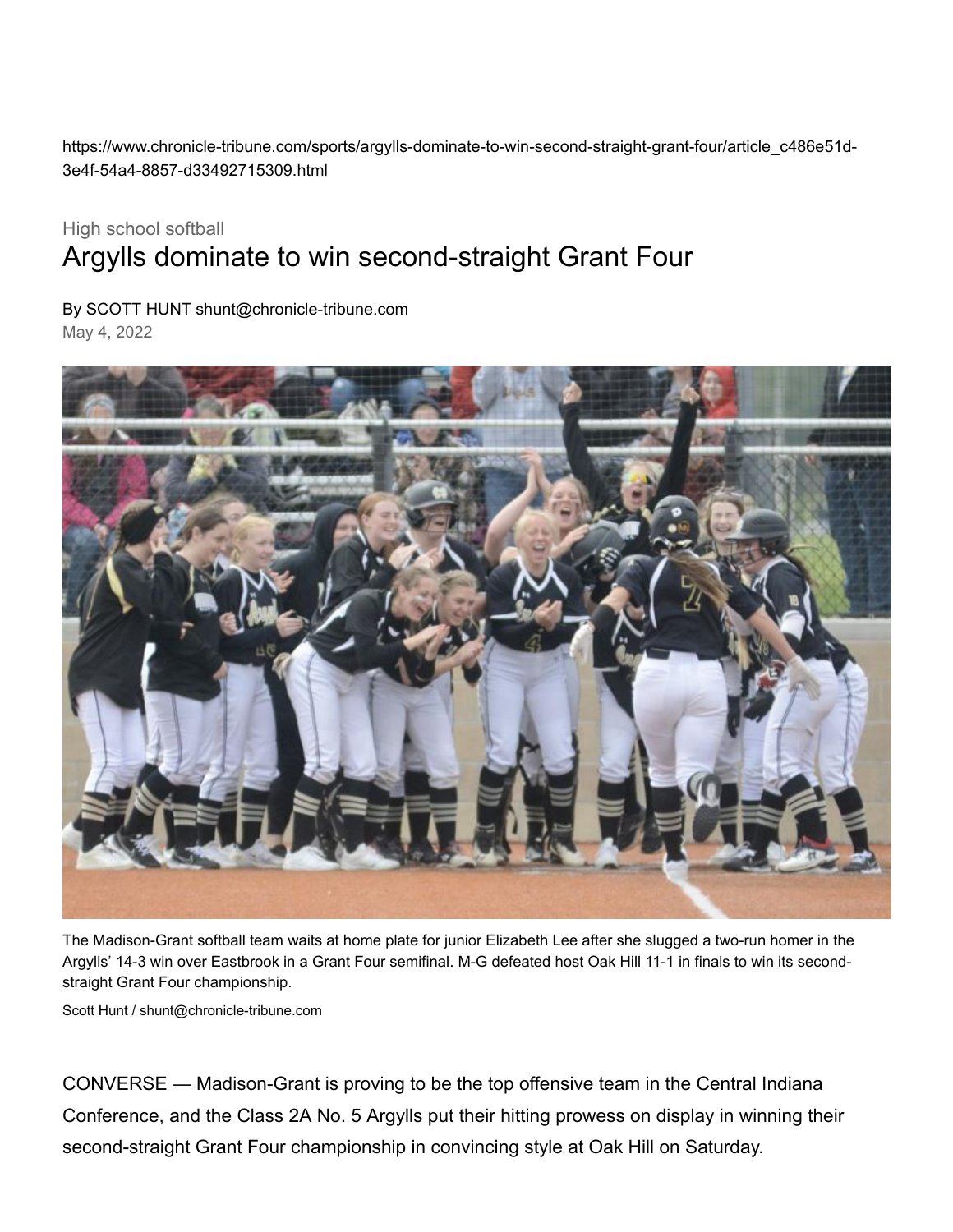M-G put together back-to-back seven-run innings in earning a 14-3 over Eastbrook in the semifinals, then pounded out 17 hits and scored multiple runs in three frames in earning an 11-1 win over host Oak Hill in the championship. Both games lasted just five innings.

"We had good pitching, pretty good defense and obviously we scored a bunch of runs," said M-G coach Travis Havens. "We've had a couple games we didn't hit the ball that well so we kind of focused on some things, asked out kids to be aggressive, be energetic and have excitement again and they did. They were pumped for this tournament and this weekend."

Junior Elizabeth Lee limited a very good hitting Eastbrook team to just five hits and kept the Panthers off the scoreboard until RBI doubles for juniors Chloe Poe and Addison Coates helped led to a three-run fifth inning for Eastbrook.

Lee also slugged a two-run homer and drove in three runs total in helping herself get the win. She finished with seven strikeouts and only two walks in the circle.

Senior Chelsea Parker and freshman Carley Holliday each had two of M-G's nine hits. Daya Greene had three RBI and scored two runs. Holliday drove in two and scored twice while Parker had an RBI and scored once. Katie Duncan added a double.

Poe and Coates had two hits apiece for the Panthers.

Oak Hill quickly manufactured a run in the top of the first of the championship, but Duncan was lights out in the circle for the second consecutive game for M-G. She had five strikeouts, no walks and allowed only two hits in five innings.

Parker led the Argylls' offense by going 3-for-3 with a homer, double, three RBI and three runs scored. Greene added two hits and drove in two more runs while Holliday added two more hits, including her fifth home run of the season. Chelsea Bowland had a 4-for-4 game with a pair of stolen bases, an RBI and a run scored.

The Argylls entered and ended the Grant Four hitting better than .400 as a team, which is best in the CIC and the .409 is in the top 25 in the state.

Havens said his team's hitting ability sometimes makes it difficult to fill out a line up card every day.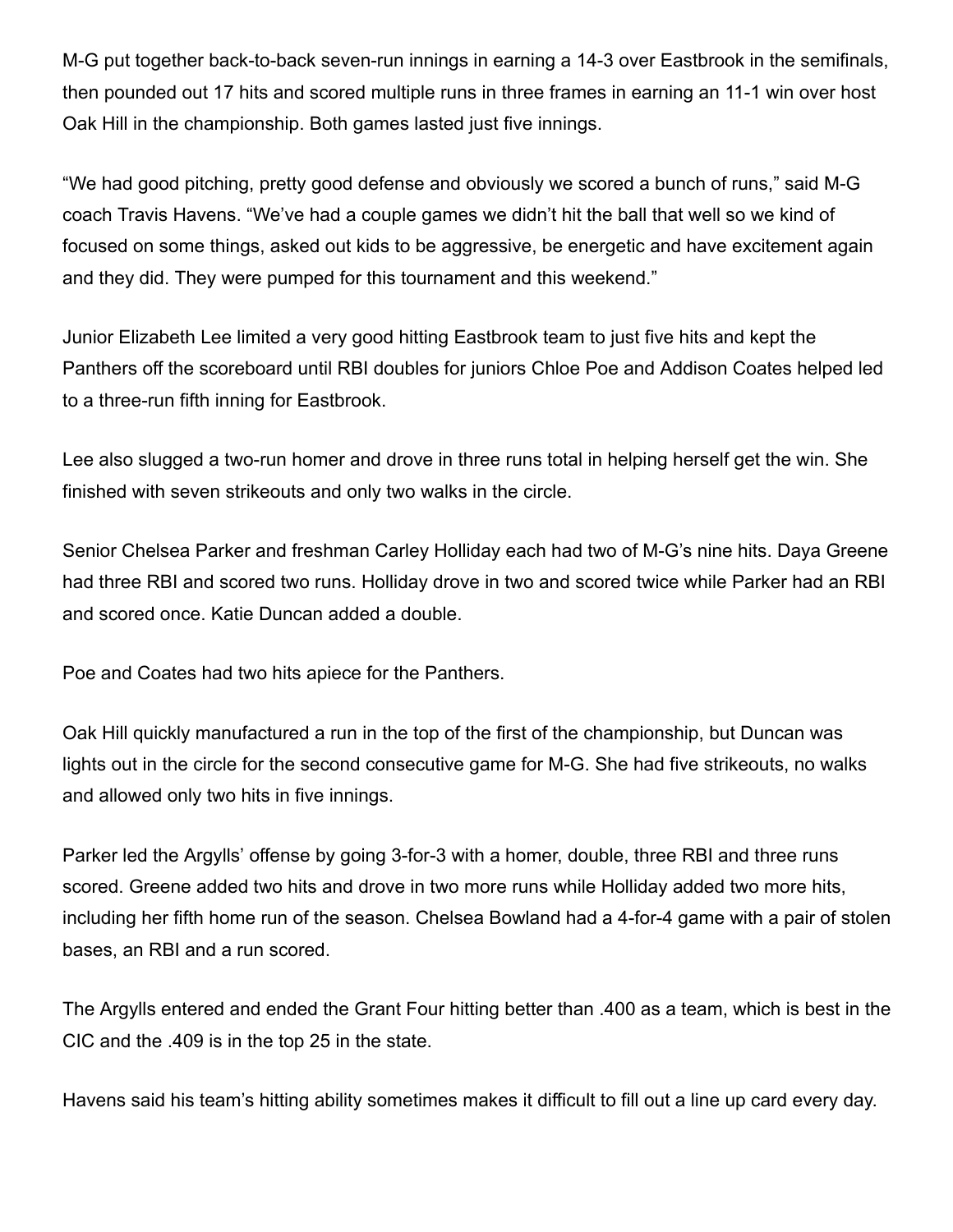"It's interesting. We sit down and talk almost daily about who to bat or not to bat, or who to pitch or not to pitch," he said. "It's not an easy to decision, ever. It's a good problem to have, but it's tough when you've got to decide who to sit out. It's not easy but it is a good problem to have."

Lee leads the team in batting average at .514, Duncan is next at .500 and both with more than 32 at bats. Bowland (.478), Anzlee Thomas (.478), Greene (.455), Holliday (.455) and Parker (.422) make M-G's lineup formidable from top to bottom.

Eight different Argylls have driven in 11 runs or more with Thomas (22) and Parker (21) leading the way. Greene has 14 stolen bases, Bowland has 13, and both have scored 23 runs. M-G has 47 stolen bases so far this spring to go with 30 doubles and 14 dingers.

"They feed on walks," said Oak Hill coach Ben Johnson of M-G, who has accumulated 63 walks, but only had two against the Eagles. "If you walk them, they place their bunts beautifully or they're just going to straight steal on you. … That's a confident coach and a veteran and good team."

Oak Hill's hits were singles against M-G were singles by freshman Madison Archer and senior Treniti Thurman.

Oak Hill had 11 hits in a 6-5 win over Mississinewa to reach the Grant Four championship game. Archer, Nikki Alston and Maxy Pittman each had two hits apiece.

With Eagles' ace pitcher, freshman Karsyn Wiley, nursing an injury, Archer made her first varsity start in the circle and earned the win. She twirled five innings, allowed only three hits, three earned runs and two walks with four strikeouts. Sophomore Macie Foustnight allowed one hit, a run and had one K in her two innings.

While seniors Thurman, Alston and Mia Edwards are playing key roles for Oak Hill and will be hard to replace next season, Johnson is excited by his young team.

"(Pittman) had our only returning innings as pitcher and only had five last year," Johnson said. "We're really excited when we start with Karsyn at the top, throw in Archer is pitching confident. Those were her first varsity innings pitching and you saw what she could do. We know what have in Karsyn, she's a heck of a pitcher and a heck of a bat.